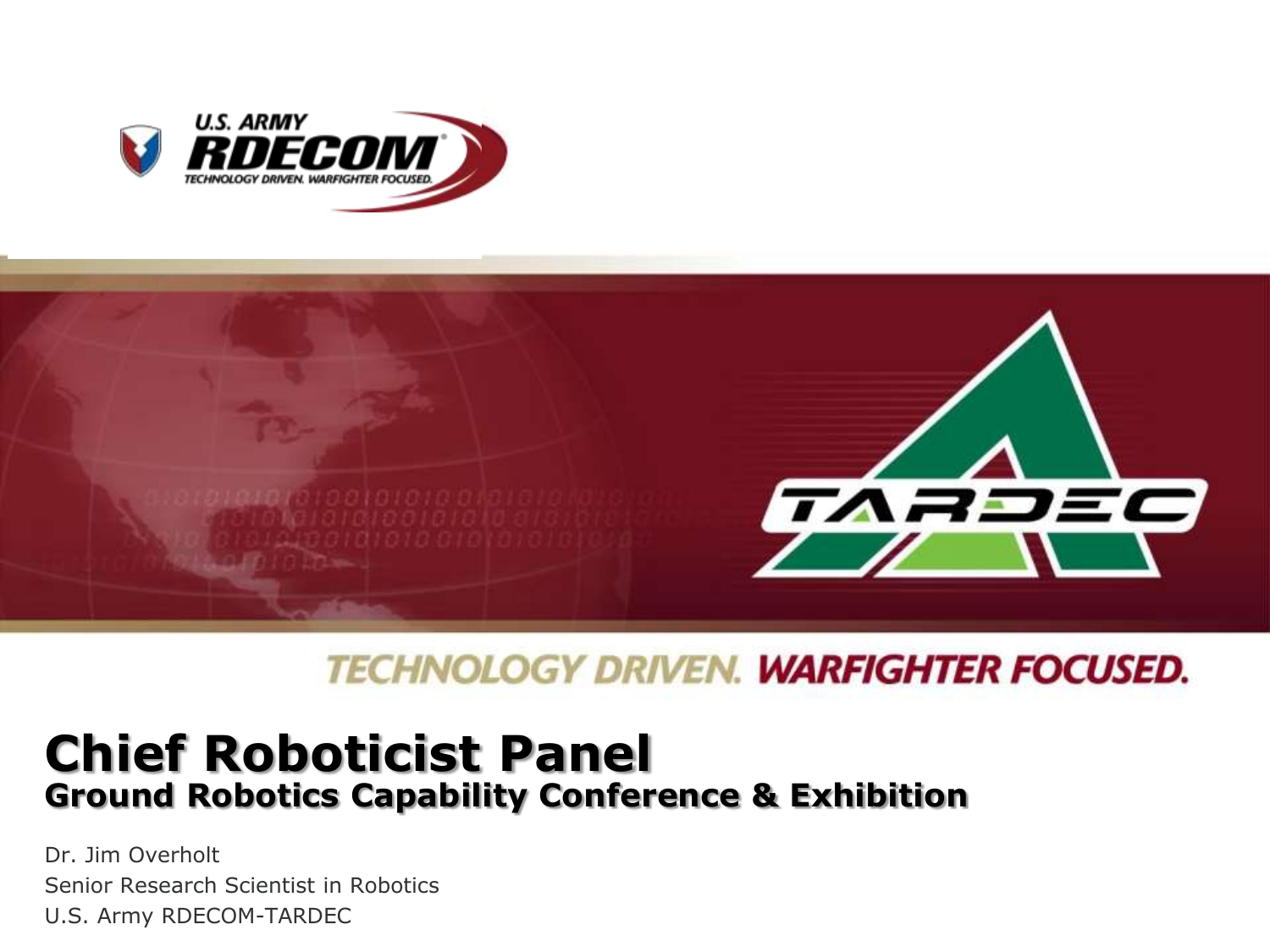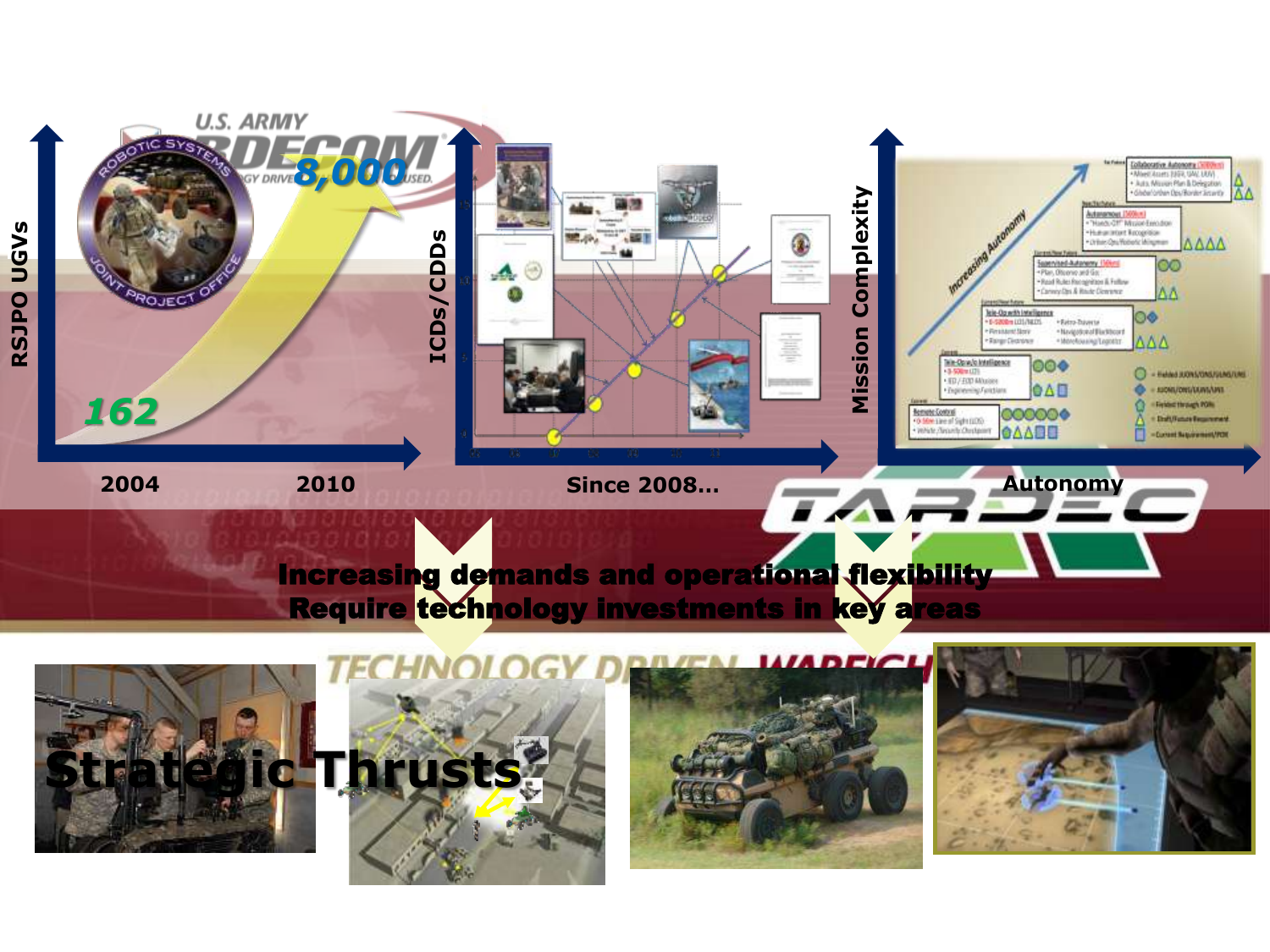# **U.S. ARMY**

## **Ongoing Robotics Efforts**<br>How the Army will keep it's Technology Edge



#### **MAST CTA**

**Basic Research for Micro-systems** BAE, JPL, Michigan, Penn, Maryland, GA Tech. **UC Berkeley, MIT** 

#### **Robotics CTA**

**Fundamental Robotics Research** GDRS, CMU, UPENN, Qinetiq, UCF, Boston **Dynamics, FAMU** 

#### **MAGIC**

**International Robotics Challenge** U of MI, U of PA, Robotics Research



- **Autonomous operation** of a collaborative ensemble of multifunctional, mobile micro-systems
- Micro-mechanics
- Micro-electronics
- Processing for autonomy
- Integration of multifunctional component technologies





- Fundamental technology to enable teaming of "intelligent "unmanned systems with soldiers
- Perception
- · Planning, learning, & adaptation to dynamic, unknown environments
- Human-robot interaction
- Dexterous manipulation & unique mobility



**CAMS JCTD vehicle** 



- Harvest "Best-in-class" technology for teaming of autonomous SUGVs
- Many robots/few operators
- Autonomous mobility
- Planning for dynamic environments
- Minimize required soldier interaction
- Tactical behaviors
- Heterogeneous teaming



Team RASR's modified TALONs

#### RDP's

**Research & Demonstration** Projects Conducted by RDECOM & other Army Organizations

• Focused Research and

programs directed at

demonstration of new

technical capabilities

**Unmanned Systems in** 

**Complex Environments** 

• Improved Mobility and

through Autonomous

**Technologies (IMOPAT)** 

**Operational Performance** 

· Safe Operations of

(SOURCE)

maturation and

**Advanced Development** 

#### **Robotics Rodeo**

**Industry S&T Market-Survey** iRobot, Oshkosh, John Deeere



- Open solicitation for developers to bring systems for assessment by both soldiers and technologists
- Structured assessments in relevant environments and exposition of broad swath of available technology
- Opportunity to include new & novel technology into Army Acquisition



**TARDEC APD Testbed Platform**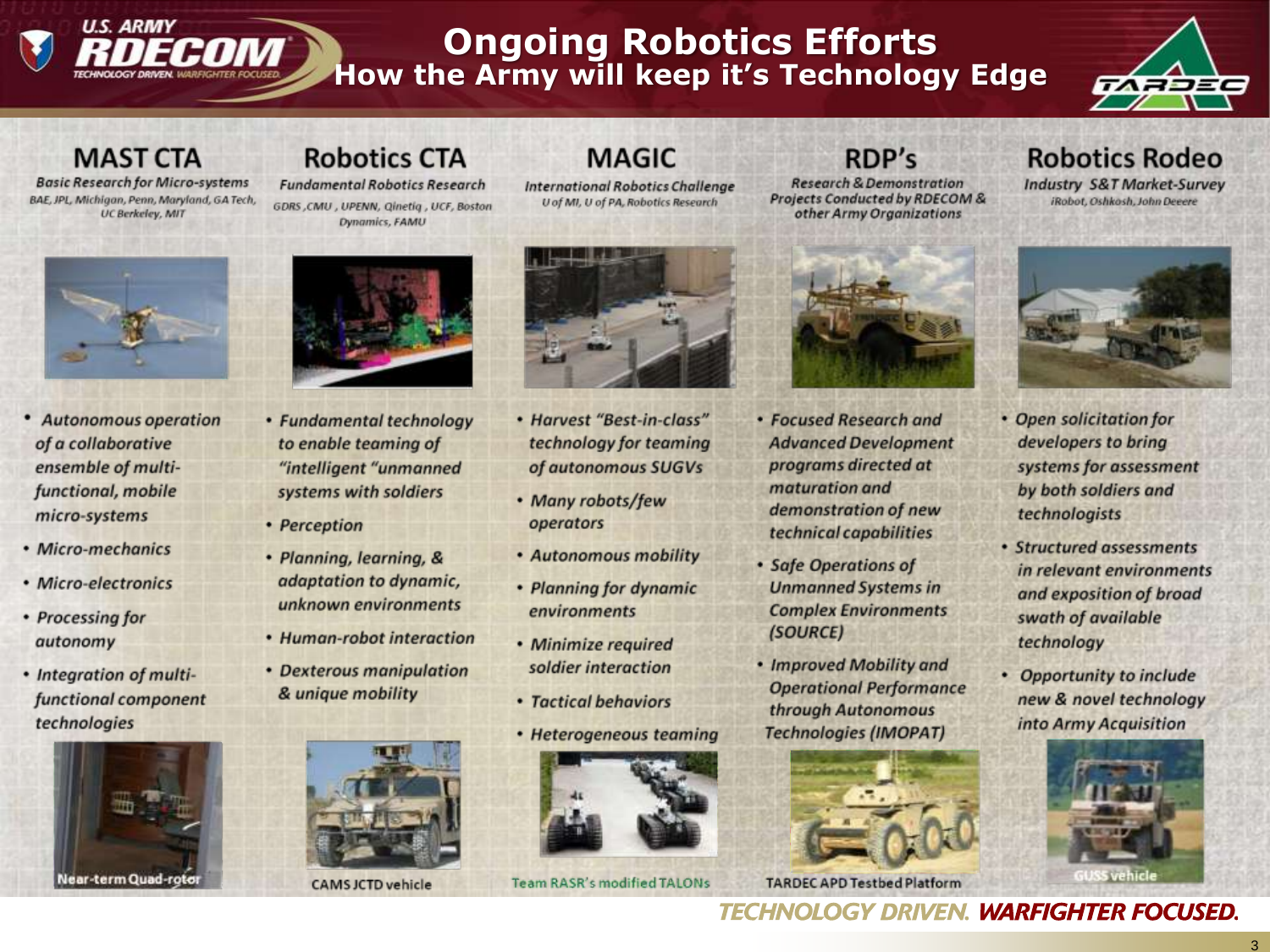

#### **'New' Partners**





**Automotive Safety Sensors**





**Wireless V-to-X communications**



**Automatic Platooning Systems**



**New Sensor Designs**





**New Players in Autonomy**

**TECHNOLOGY DRIVEN. WARFIGHTER FOCUSED.** 

## **Computer Industry**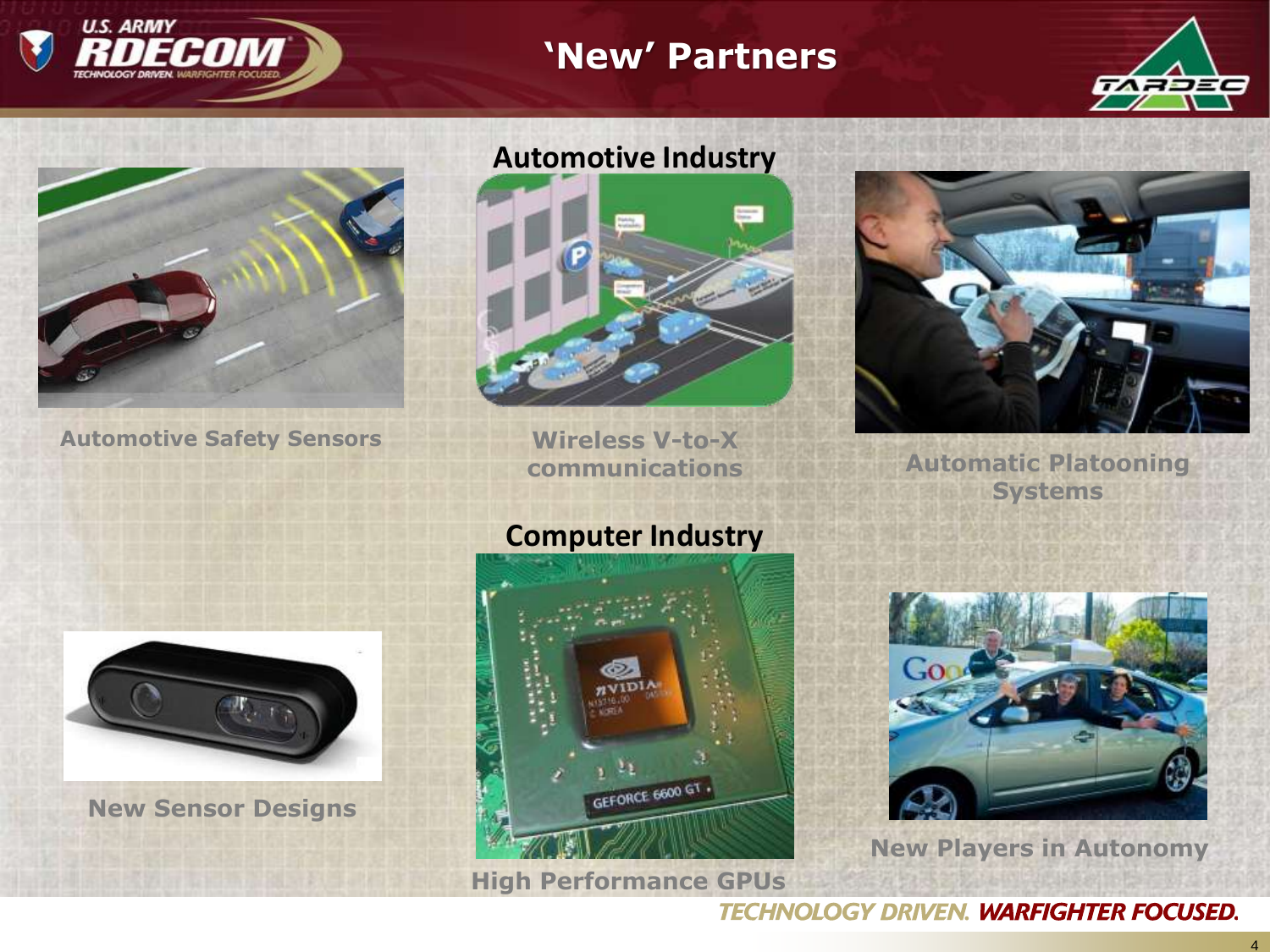

#### **The Innovation Circle**





**TECHNOLOGY DRIVEN. WARFIGHTER FOCUSED.**